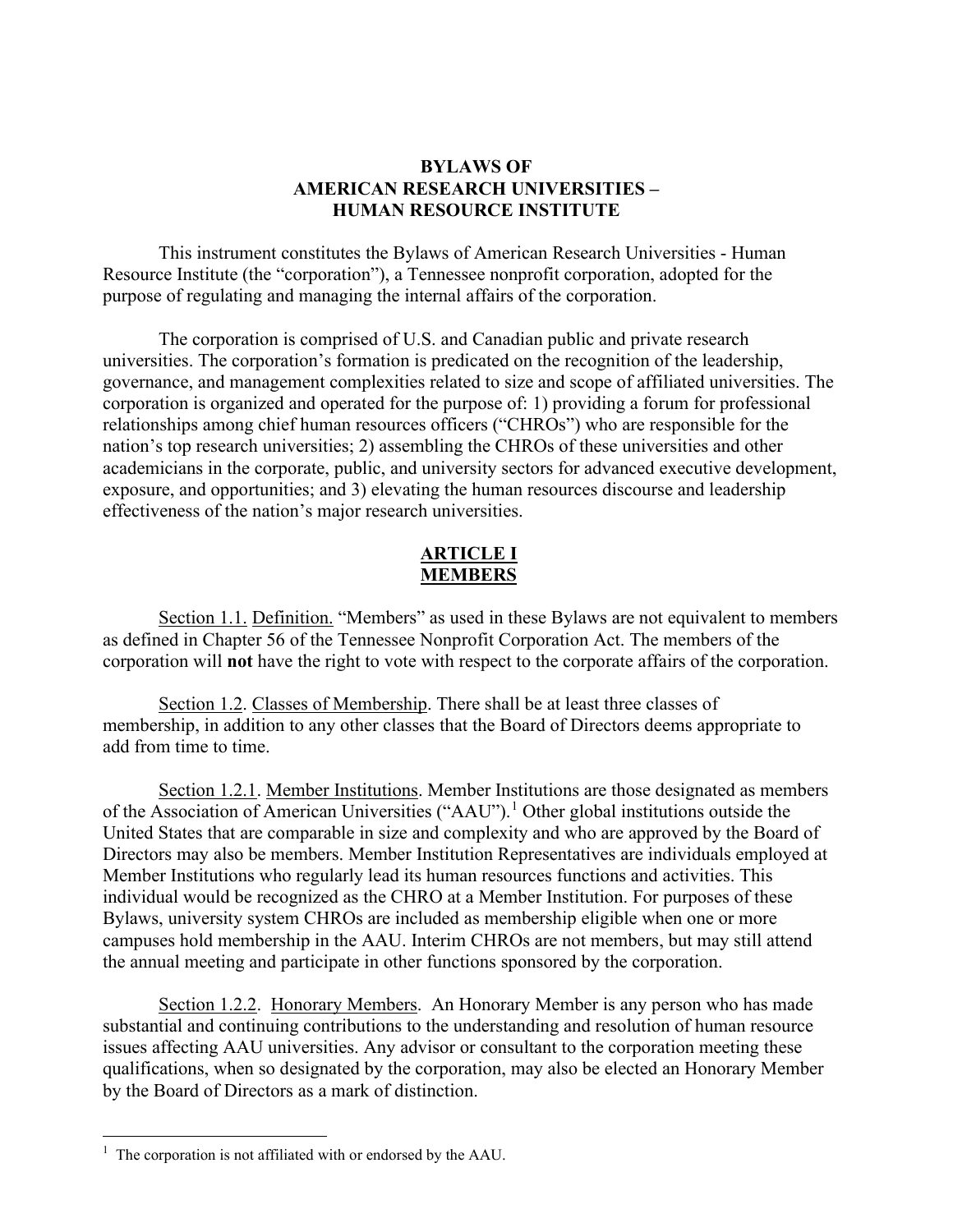Section 1.2.3. Emeritus Members. An Emeritus Member is any representative of a Member Institution who has rendered outstanding service or made substantial contributions to the corporation who, upon his or her retirement, or upon such other termination of his or her representative status, may be elected to Emeritus Membership by the corporation. Emeritus Membership is bestowed by the Board of Directors as a mark of distinction.

Section 1.3. Membership Rights. The voting rights of the corporation reside solely with the Board of Directors. The members do not have the right to vote with respect to the corporate affairs of the corporation. Members have the following rights:

- Assign representatives to nominate persons to serve as a director of the Board of Directors via a process determined by Board of Directors policy, who will be eligible to serve as members of workgroups, work teams, the Board of Directors, and as officers; and
- Be elected to and serve as a director of the Board of Directors, an officer, and/or a member of a committee.

Section 1.4. Termination of Membership. The corporation maintains the right to terminate any membership or designation of any representative.

# **ARTICLE II BOARD OF DIRECTORS**

Section 2.1. Management. The affairs of the corporation shall be managed under the direction of a Board of Directors. The Board of Directors shall oversee the mission, vision, governance, activities, and finances of the corporation. The Board of Directors shall engage in strategic planning for the corporation and approve the annual budgets of revenue and expenses for the corporation. It shall be the duty and responsibility of the Board of Directors to arrange for an Annual Meeting of the corporation.

Section 2.2. Number and Composition of Board. The initial Board of Directors shall be appointed by the Incorporator. Thereafter, the new directors shall be elected by the existing Board. The existing directors may solicit suggestions from the Member Institution Representatives. The Board of Directors shall consist of no fewer than three directors. The number can be determined from time to time by the Board. The Board of Directors shall consist of natural persons who are Member Institution Representatives. Notwithstanding the previous statement, in the event that a director experiences a change in position and is actively seeking another AAU CHRO position, they may be invited, by majority vote of the Board, to retain their position on the Board for up to six months.

Section 2.3. Terms of Directors. Directors shall be elected for terms of three years. Directors may serve no more than two consecutive three-year terms excepting that a director who serves as an officer may continue on the Board until his/her term of office ends. Each director shall hold office until their successor shall have been duly elected.

Section 2.4. Quorum. At all meetings of the Board of Directors, a majority of the directors then in office shall be necessary and sufficient to constitute a quorum for the transaction of business.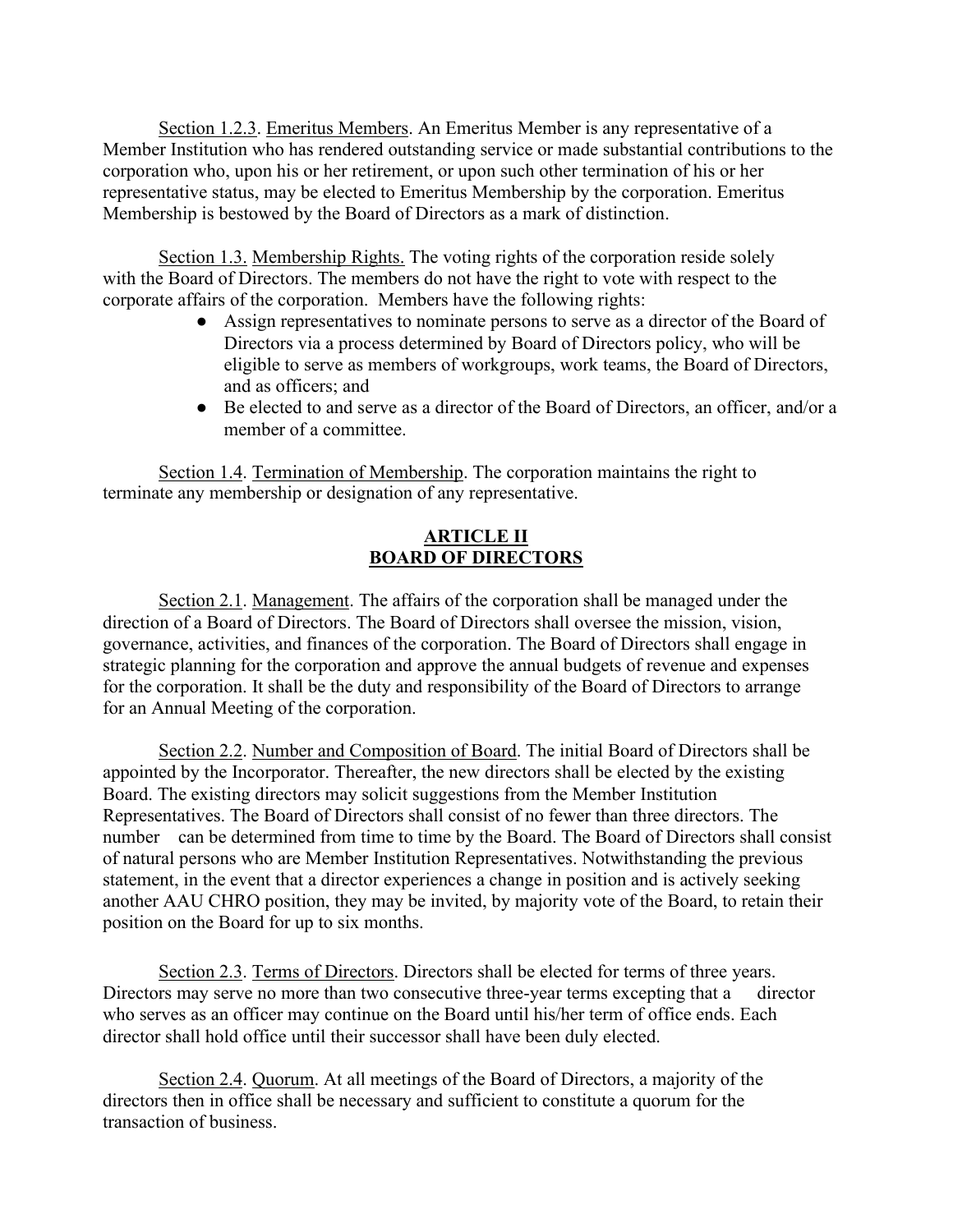Section 2.5. Number Required for Action by Directors. Except where otherwise required by law, the Articles, or these Bylaws, the affirmative vote of a majority of the directors present at a duly held meeting shall be sufficient for any action.

Section 2.6. Written Action. Any action required or permitted to be taken at a Board of Directors' meeting may be taken without a meeting. If all directors consent to taking such action without a meeting, the affirmative vote of the number of directors that would be necessary to authorize or take such action at a meeting is the act of the board. The action must be evidenced by one or more written consents describing the action taken, signed by each director, and included in the minutes filed with the corporate records reflecting the action taken. An electronic signature is acceptable. The written action is effective when the last director signs the consent, unless the consent specifies a different effective date. A consent signed under this section has the effect of a vote held at a duly called in-person meeting, and may be described as such in any document.

Section 2.7. Resignation of Directors. A director may resign at any time by giving written notice to any officer of the corporation. The resignation is effective when the notice is given to the corporation, unless a later effective time is specified in the notice.

Section 2.8. Removal of Directors. A director may be removed from office, with cause, by the affirmative vote of a majority of the directors then in office. A director may be removed from office, without cause, by the vote of two thirds of the directors then in office. No fewer than five nor more than 30 days' notice of such meeting stating that removal of such director is to be on the agenda for such meeting shall be given to each director.

Section 2.9. Filling Vacancies. In the event of the death, removal, or resignation of a director, a successor to fill the unexpired term may be elected by the affirmative vote of a majority of the directors present at a duly held meeting, or by written action as described in Section 2.6. Such appointee will serve out the unexpired term of his or her predecessor.

Section 2.10. Regular Meetings. The Board of Directors shall have regular meetings at such places and times as it shall establish. At least one regular meeting of the Board of Directors shall be held each year. This regular meeting shall be held immediately preceding or coincident with and at the same place selected for the Annual Meeting of the corporation. Any other regular meetings will be held upon the call of the Chair, or the majority of directors then in office, at such time and place as he or she shall select, giving reasonable advanced notice of such meeting.

Section 2.11. Special Meetings. Special meetings of the Board of Directors may be called at any time upon request of the Chair, or the majority of directors then in office, provided that any such request shall specify the purpose or purposes for the meeting. The Chair shall set the date for the special meeting within three working days of making or receiving such a request and the Secretary shall give not fewer than five nor more than 30 days' written notice of the time, place (including telephonically), and purpose of such special meeting.

Section 2.12. Annual Meeting. An Annual Meeting of the corporation shall be held once each year. The time and place of such meeting shall be designated by the Board of Directors as early as possible, but not less than 180 days prior thereto. The mailing of such information to every member at the address listed on the records of the corporation shall constitute compliance with this section. The Chair and Treasurer shall report during the meeting concerning matters of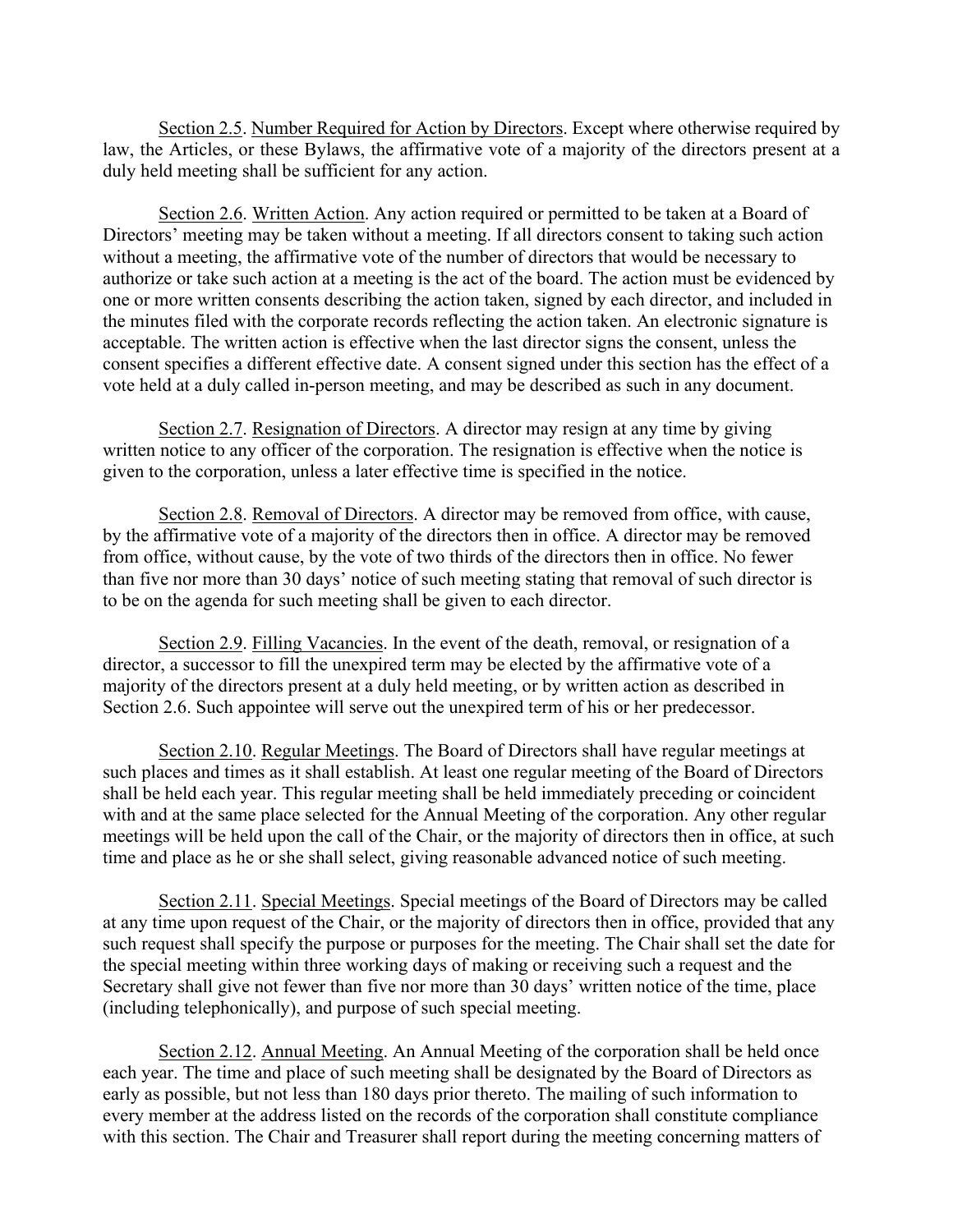interest to the corporation, and the election of directors to the Board of Directors shall take place at a business session during the Annual Meeting. Mailing in this context includes communicating through electronic means.

Registration for and participation in the Annual Meeting is restricted to members as defined in Article I of these Bylaws, with the exception of Sponsor representatives, invited speakers, and interim CHROs. Otherwise, no substitutions or replacements are permitted.

Section 2.13. Committees. The Chair shall from time to time appoint such committees as shall be deemed necessary to carry on the activities of the corporation and to further its objectives. Following the annual call for volunteers, the Vice Chair/Chair-Elect may designate such committees and their members to become effective upon his or her succession as Chair.

Committees will have the duties and powers as determined by the Board of Directors, but no committee shall have the full authority of the Board of Directors. Members of a committee need not be directors. Committee members will be appointed for a term of one year from their appointment or until their successors are appointed, whichever occurs first. Meetings of a committee may be called from time to time upon request of the Chair or the chair of the committee. Notice requirements shall be the same as for special meetings of the Board of Directors.

Section 2.13.1. Executive Committee. The Executive Committee shall consist of the officers of the Board of Directors.

Section 2.14. Place of Meetings. The Board of Directors and any committee thereof, may hold its meetings at such places, whether in this state or in any other state, as the Board of Directors may establish.

Section 2.15. Electronic Communications. A conference among directors by a means of communication through which the directors may simultaneously communicate during the conference is a Board meeting, if the same notice is given of the conference as would be required for a meeting, and if the number of directors participating in the conference is a quorum. A director may participate in a Board meeting by any means of communication through which the director, other directors so participating, and all directors physically present at the meeting may simultaneously communicate during the meeting. Participation in a meeting by any of the abovementioned means is personal presence at the meeting.

Section 2.16. Form of Notice. Whenever, under the provisions of these Bylaws, notice is required to be given to any director, notice is given:

- (a) when mailed to the director at an address designated by the director or at the last known address of the director;
- (b) when communicated to the director orally;
- (c) when communicated to the director by e-mail, or other electronic means, at an email address designated by the director; or
- (d) when the method is fair and reasonable when all the circumstances are considered.

Notice by mail is given when deposited in the U.S. mail with sufficient postage. Notice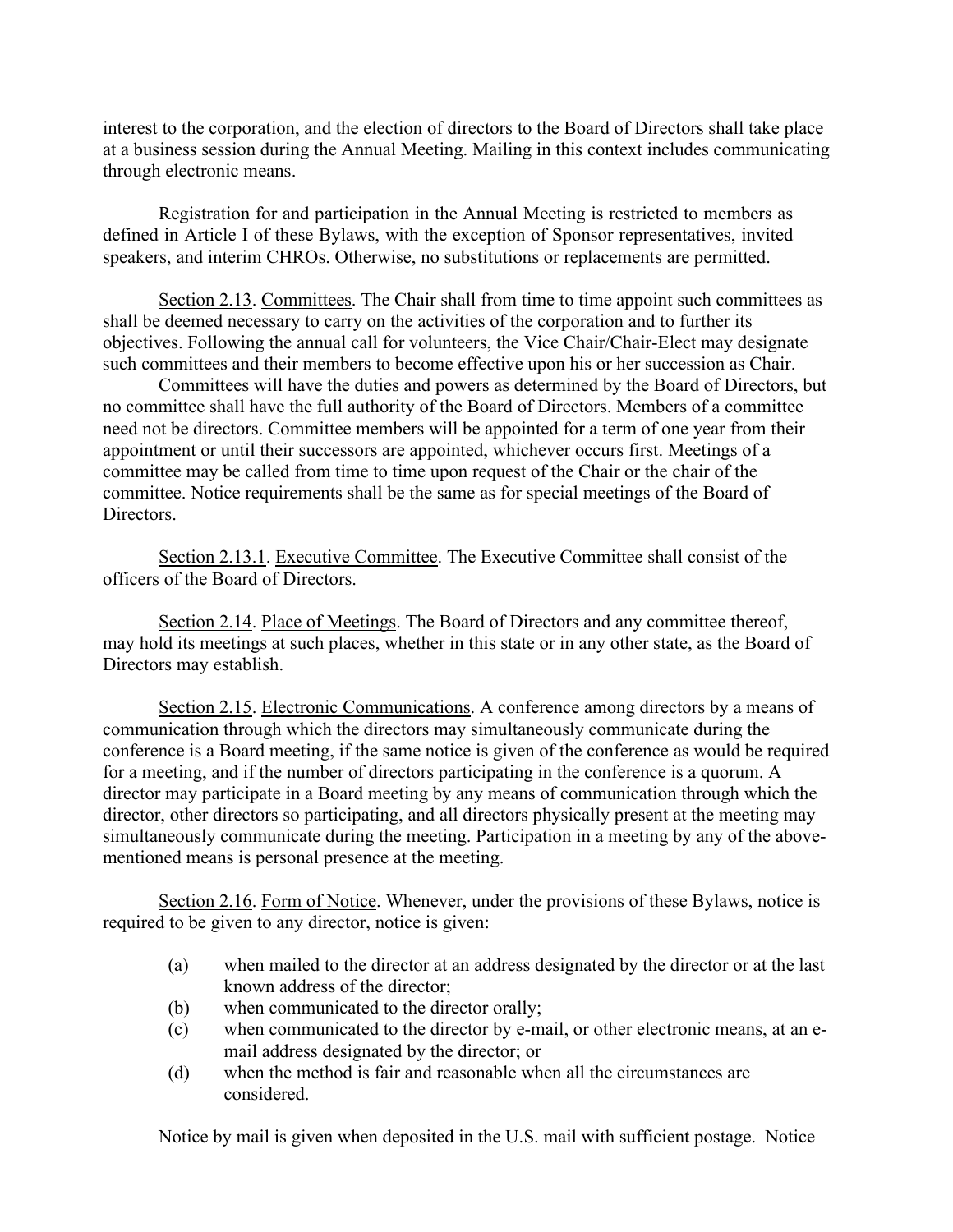is considered received when it is given.

Section 2.17. Waiver of Notice. Any director may execute a written waiver of notice of any meeting required to be given by statute or by any provision of these Bylaws either before, at, or after that meeting, and such waiver when signed and filed as hereinafter provided shall be equivalent to notice. Waivers shall be recorded as part of the minutes or other records of that meeting. Appearance at a meeting by a director shall be deemed a waiver of notice thereof, unless the appearance is stated to be solely for the purpose of asserting the illegality of the meeting.

Section 2.18. Compensation of Directors. Directors shall not be compensated for their duties as directors. Directors may be reimbursed for expenses incurred on behalf of the corporation.

# **ARTICLE III OFFICERS**

Section 3.1. Appointment and Terms of Board Officers. The Board officers of the corporation shall be a Chair, a Vice Chair/Chair-Elect, a Secretary, a Treasurer, an Immediate Past Chair, and such other officers as the Board of Directors may, from time to time, elect. The Board officers shall be directors of the corporation. Board officers shall be elected by the Board of Directors. The Board of Directors may solicit suggestions from the members of the corporation by mail. A person shall not hold more than one office with the corporation at any given time.

The Chair shall be elected for a term of one year. Immediately following this one-year term, the Chair shall assume the position of Immediate Past Chair for a one-year term. The Vice Chair/Chair-Elect shall be elected for a term of one year and shall succeed to the Chair at the time of election of officers in the ensuing year; and shall not be eligible to succeed himself or herself as Chair-Elect. The Secretary and Treasurer shall be elected for a term of three years each and shall hold office until a successor shall have been duly elected and shall have qualified. Each officer, with the exception of the Chair, Vice Chair/Chair-Elect, and Immediate Past Chair, shall be eligible for re-election for one successive term of office and may also be nominated and elected for the positions of Vice Chair/Chair-Elect at any time during or after their term of office.

Section 3.2. Staff Officers. The day-to-day management of the corporation will be overseen by one or more staff officers of the corporation. These appointed officers shall consist of the President and, when appointed, one or more Vice Presidents. The Board shall appoint these officers at will to conduct the ongoing affairs of the corporation. During their period of appointment, the staff officers shall be ex-officio, non-voting members of the Board of Directors.

Section 3.3. Duties of Officers. The duties of the Board officers of the corporation shall be:

Section 3.3.1. Chair. The Chair shall preside at meetings of the Board of Directors and shall oversee the long-term goals and purposes of the corporation. They shall also perform such other duties as may be determined from time to time by the Board of Directors, and shall recommend such actions to the Board of Directors as they deem proper. The Chair shall be an ex-officio, voting member of every committee.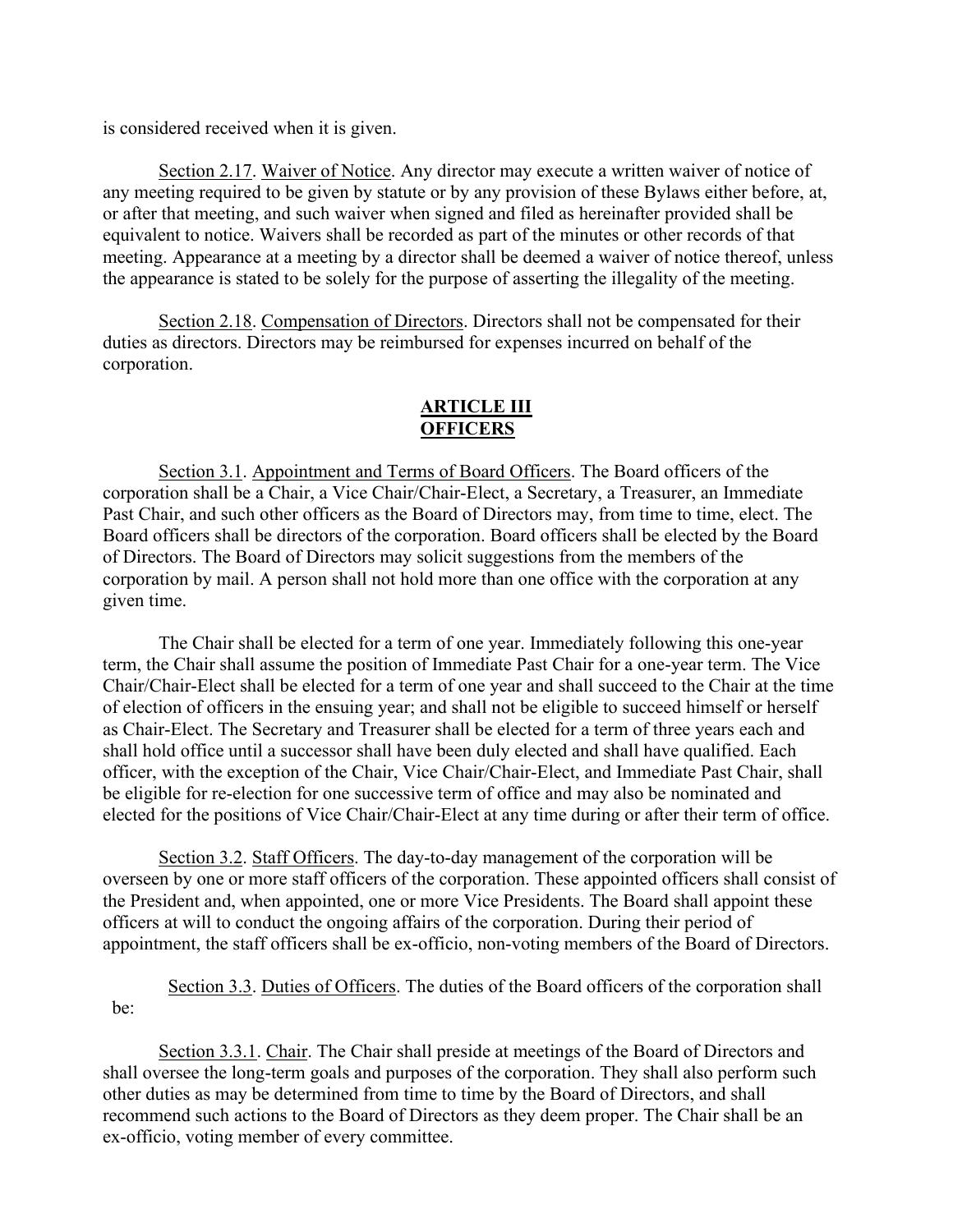Section 3.3.2. Vice Chair/Chair-Elect. The Vice Chair/Chair-Elect shall perform such duties as may be determined from time to time by the Board of Directors. The Vice Chair/Chair-Elect shall be vested with all powers of and perform all the duties of the Chair in the Chair's absence or inability to act, but only so long as such absence or inability continues. The Vice Chair/Chair-Elect shall be an ex-officio, voting member of every committee.

Section 3.3.3. Immediate Past Chair. The Immediate Past Chair shall offer his or her advice or insight as accumulated over the previous years of service.

Section 3.3.4. Secretary. The Secretary shall oversee maintenance of the minutes of the meetings of the Board of Directors, give notices contemplated by these Bylaws, prepare any necessary certified copies of corporate records, and perform such other duties as may be determined from time to time by the Board of Directors. The Secretary shall be the officer in charge of the corporation's official files and records.

Section 3.3.5. Treasurer. The Treasurer shall oversee the financial practices of the corporation, including working with staff officers to develop proposed budgets, managing financial accounts of deposit for the corporation, and disbursing corporate funds as authorized, and shall have all of the powers and duties normally belonging to the Treasurer of a Tennessee nonprofit corporation. The Treasurer shall supervise the receipt, disbursement, and investment of all funds of the corporation, in a manner approved by the Board of Directors.

Section 3.3.6. President. The President shall be the chief executive of the corporation and shall be responsible for the operations, including the Annual Meeting of the corporation. Subject to the approval of the Board of Directors, the President may choose to name additional staff officers of the corporation to assist in the day-to-day management of the corporation who will report to the President.

Section 3.3.7. Vice President. The Vice President, when appointed, shall report to and support the President in all matters related to the corporation, emphasizing program development.

Section 3.4. Salaries of Officers. Board officers shall not be compensated for their duties as Board officers. Board officers may be reimbursed for expenses incurred on behalf of the corporation. Staff officers may be compensated for their services.

Section 3.5. Resignation of Officers. A Board officer may resign at any time by giving written notice of the resignation to any officer of the corporation.

Section 3.6. Removal of Officers. A Board officer may be removed, with or without cause, by the affirmative vote of a majority of the directors present at a duly held meeting of the Board of Directors for which notice stating such purpose has been given.

Section 3.7. Filling Vacancies. Any vacancy in a Board officer's position shall be filled by the Board of Directors of the corporation, such appointee to serve out the unexpired term of his or her predecessor.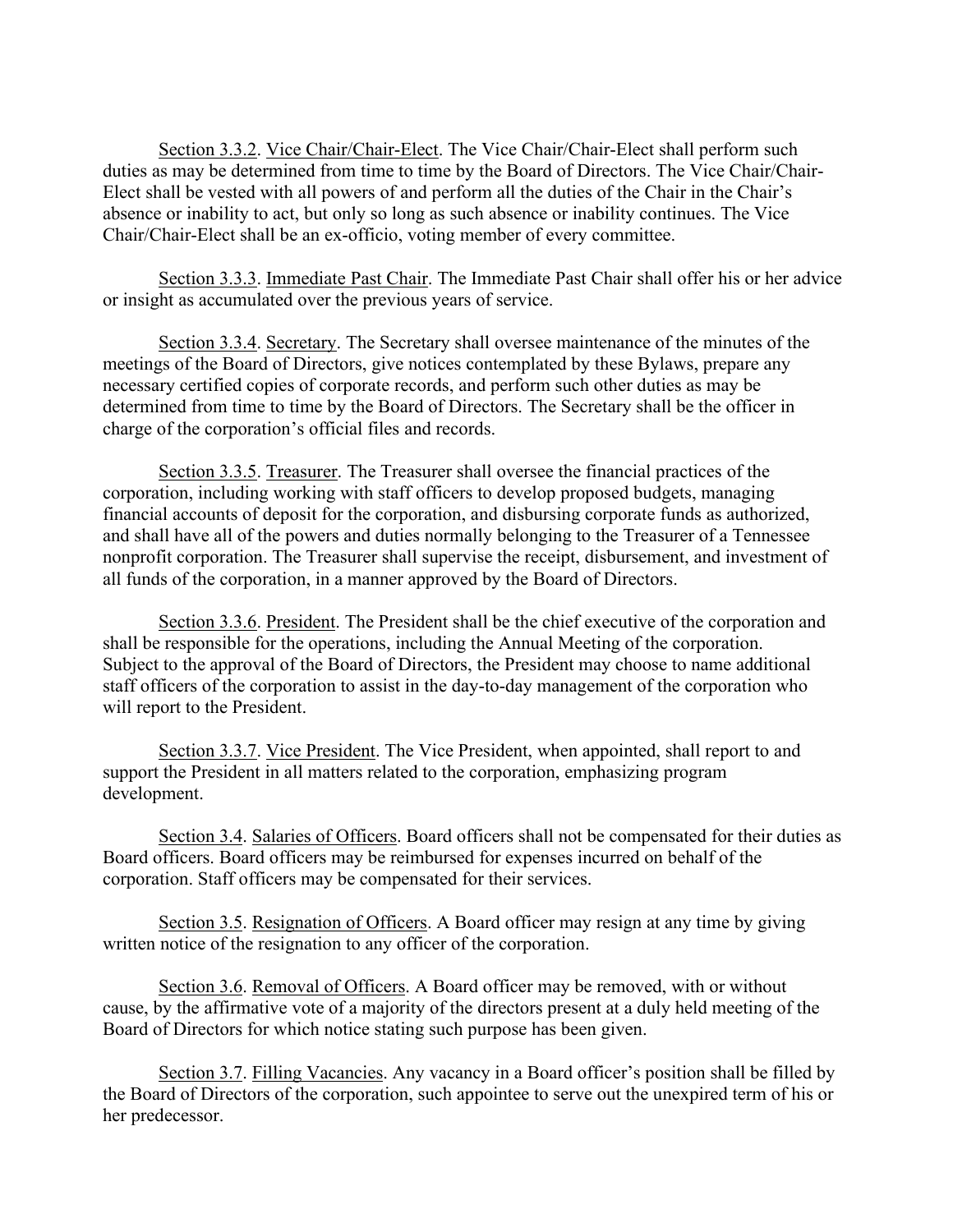# **ARTICLE IV STANDARD OF CARE AND CONFLICTS OF INTEREST**

Section 4.1. Standard of Care. It is the responsibility of each director and officer of the corporation (Interested Party) to discharge their duties as a director in good faith, in a manner the Interested Party reasonably believes to be in the best interests of the corporation, and with the care an ordinarily prudent person in a like position would exercise under similar circumstances.

Section 4.2. Conflicts of Interest. When the corporation contemplates entering into a contract or other transaction between the corporation and:

- (a) an Interested Party, or a member of the family of an Interested Party; or
- (b) an organization in or of which one or more Interested Parties or a member of the family of an Interested Party are directors, officers, legal representatives, or have a material financial interest,

the corporation will follow a process to ensure that the contract or transaction is fair to the corporation and in the best interests of the corporation. The corporation's conflict of interest policy will define the process to be followed.

# **ARTICLE V FINANCE**

Section 5.1. Fiscal Year. The fiscal year of the corporation shall be from July 1st through June 30th.

Section 5.2. Income. Income shall be derived from registration fees for the Annual Meeting and from such other sources as the Board of Directors may approve.

Section 5.3. Dues. Dues, if any are required, shall be established by the Board of Directors and assessed annually for each membership class.

Section 5.4. Receipts. Dues, contributions, grants, bequests, or gifts made to the corporation shall be accepted in the manner authorized by the Board of Directors.

Section 5.5. Deposits. All funds of the corporation shall be deposited to the credit of the corporation under such conditions and in such banks as shall be designated from time to time by the Board of Directors.

Section 5.6. Contracts; Orders for Payment. The Board of Directors shall set parameters regarding (a) the appropriate signatories for contracts, (b) the deposit of checks, (c) orders for the payment, receipt, or deposit of money, and (d) access to securities or other investments of the corporation.

Section 5.7. Title to Property. Title to all property of the corporation shall be held in the name of the corporation in the manner authorized by the Board of Directors.